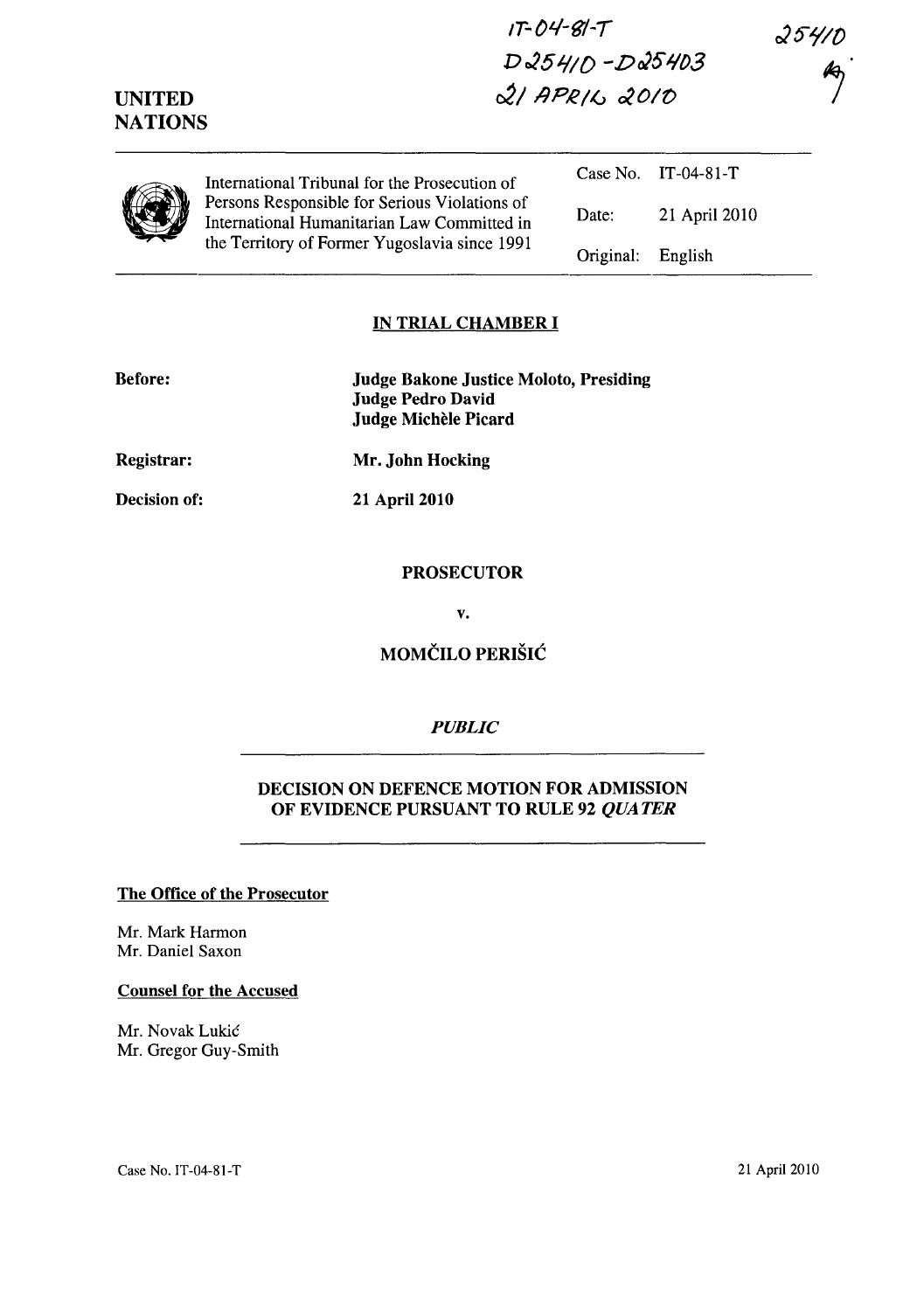**TRIAL CHAMBER I** ("Trial Chamber") of the International Tribunal for the Prosecution of Persons Responsible for Serious Violations of International Humanitarian Law Committed in the Territory of the former Yugoslavia since 1991 ("Tribunal") is seised of the Defence's "Motion for Admission of Evidence Pursuant to Rule 92 *quater* with Public Annexes" filed publicly on 22 March 2010 ("Motion"), and hereby renders its Decision.

## **I. SUBMISSIONS**

1. In its Motion, the Defence requests that the Trial Chamber admit documents, statements and transcripts of testimony of three deceased witnesses - Milan Babic, Miroslav Deronjic and Dorde Dukić (collectively, "Proffered Evidence") – all of which it argues meet the requirements for admissibility under Rule 92 *quater* of the Rules of Procedure and Evidence ("Rules").<sup>1</sup> The Defence submits that the Trial Chamber has previously admitted portions of statements, interviews and documents from these same witnesses pursuant to Rule 92 *quater.<sup>2</sup>*

2. The Defence tenders three sets of documents from Milan Babic ("Babic Proposed Evidence"). The first comprises Babic's plea agreement before the Tribunal along with the accompanying factual statement.<sup>3</sup> The Defence submits that the plea agreement is reliable as it is sworn to and signed by Babic, the Prosecutor and the Defence counsel, and that it is relevant as it relates to the credibility and intentions of Babic in testifying in cases before the Tribunal.<sup>4</sup> Secondly, the Defence tenders two portions of testimony which Babic gave in the *Slobodan*   $Miloševic'$  case, both of which were given under oath and were subject to examination by both parties.<sup>5</sup> The first portion of testimony deals with the credibility of Babic and is thus, according to the Defence, relevant to an assessment of the reliability of the witness's evidence.<sup>6</sup> The second portion of the testimony deals with Milosevic's participation in the peace process. The final document that the Defence tenders with respect to Babic is a part of his interview with the Office of the Prosecutor ("OTP"). The Defence submits that this document is relevant to a portion of Babic' s testimony that was previously tendered by the Prosecution, and that it gives the Trial Chamber a better understanding of the context of that portion of Babić's testimony.<sup>7</sup>

3. With respect to Miroslav Deronjic, the Defence seeks to tender four portions of Deronjic's testimony from previous cases before the Tribunal - namely the cases against *Krstić*, *Slobodan* 

 $<sup>1</sup>$  Motion, paras 1 and 26.</sup>

<sup>2</sup> Motion, para. 3 referring to Decision on Prosecution Motions for Admission of Evidence Pursuant to Rule 92 *quarter,*  10 October 2008 ("10 October 2008 Decision").

 $<sup>3</sup>$  Motion, Annex A1.</sup>

<sup>4</sup> Motion, paras 8-9.

<sup>5</sup> Motion, para. 10 and Annex A2.

 $<sup>6</sup>$  Motion, para. 11.</sup>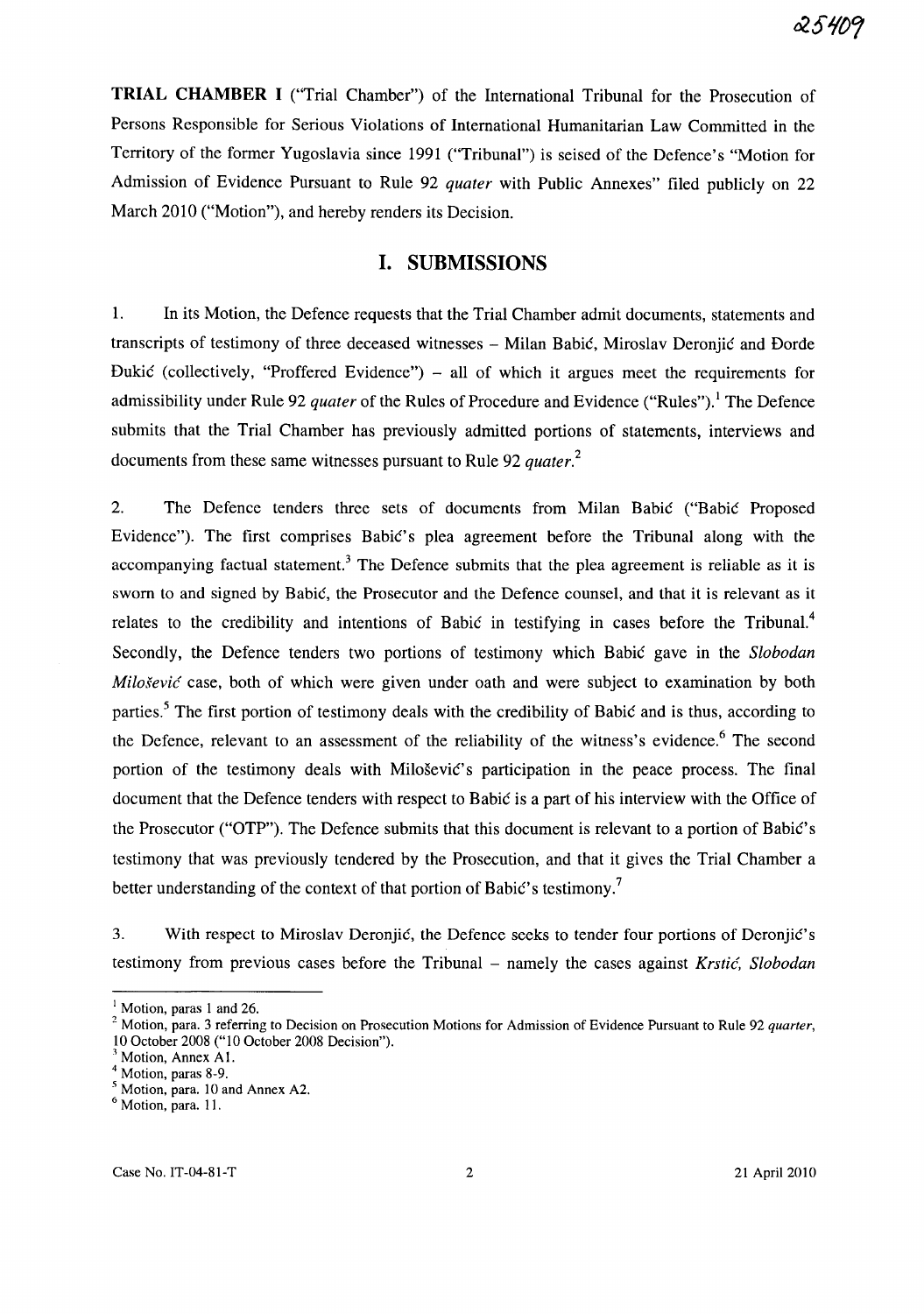*Milošević, Blagojević and Jokić* as well as *Krajišnik* ("Deronjić Proposed Evidence").<sup>8</sup> The Defence submits that all portions are relevant to the case as they concern the events that occurred at Srebrenica; the establishment and structure of the Army of Republika Srpska ("VRS"); the procurement of weapons and other aid by the VRS; and the direct credibility of the witness.<sup>9</sup>

4. The Defence points out that the Trial Chamber has previously admitted portions of Deronjic's testimony from the S. *Milosevic, Krstic* and *Blagojevic and ]okic* cases. <sup>10</sup>

5. The final set of documents which the Defence seeks to tender comprise four portions of an interview conducted with Dorde Dukic on 29 February 1996, other parts of which have already been tendered by the Prosecution and admitted into evidence by the Trial Chamber ("Dukic Proposed Evidence").<sup>11</sup> The Defence notes that the portions of the interview which it now seeks to tender were all on the Prosecution's 65 *ter* exhibit list, though were not tendered into evidence, and it argues that there is no discernable legal difference between the portions previously admitted into evidence and those it now tenders.<sup>12</sup> Accordingly, the Defence submits that the Dukić Proposed Evidence is reliable and relevant, dealing specifically with the Republika Srpska ("RS") government's control over the special purpose industry in the RS, Radovan Karadzic's role as Supreme Commander of the VRS, the provision of aid by the Yugoslav Army ("VJ") and other countries, and the levels of materiel possessed by the VRS during the conflict.<sup>13</sup>

6. The Prosecution informally informed the Trial Chamber that it did not intend to file a response and that it does not oppose the Motion.<sup>14</sup>

# **11. APPLICABLE LAW**

7. The Trial Chamber notes that in order for the requirements of Rule 92 *quater* to be met, the Trial Chamber must be satisfied that the person is unavailable and that the evidence which is sought to be admitted is reliable.<sup>15</sup>

<sup>7</sup> Motion, para. 13.

<sup>&</sup>lt;sup>8</sup> Motion, Annexes B1-B4, respectively.

<sup>&</sup>lt;sup>9</sup> Motion, para. 18.

<sup>10</sup> Motion, para. 17. *See* 10 October 2008 Decision, para. 48.

 $11$  Motion, paras 21-22. 10 October 2008 Decision, para. 46.

<sup>&</sup>lt;sup>12</sup> Motion, para. 24.

<sup>&</sup>lt;sup>13</sup> Motion, paras 23 and 25, Annexes C1-C4.

 $14$  E-mail of 6 April 2010.

<sup>&</sup>lt;sup>15</sup> Rule 92 *quater. See Prosecutor v. Popović et al.*, Case No. IT-05-88-T, Decision on Prosecution Motion for Admission of Evidence Pursuant to Rule 92 *quater,* 21 April 2008, para. 29 *("Popovic et al.* Decision").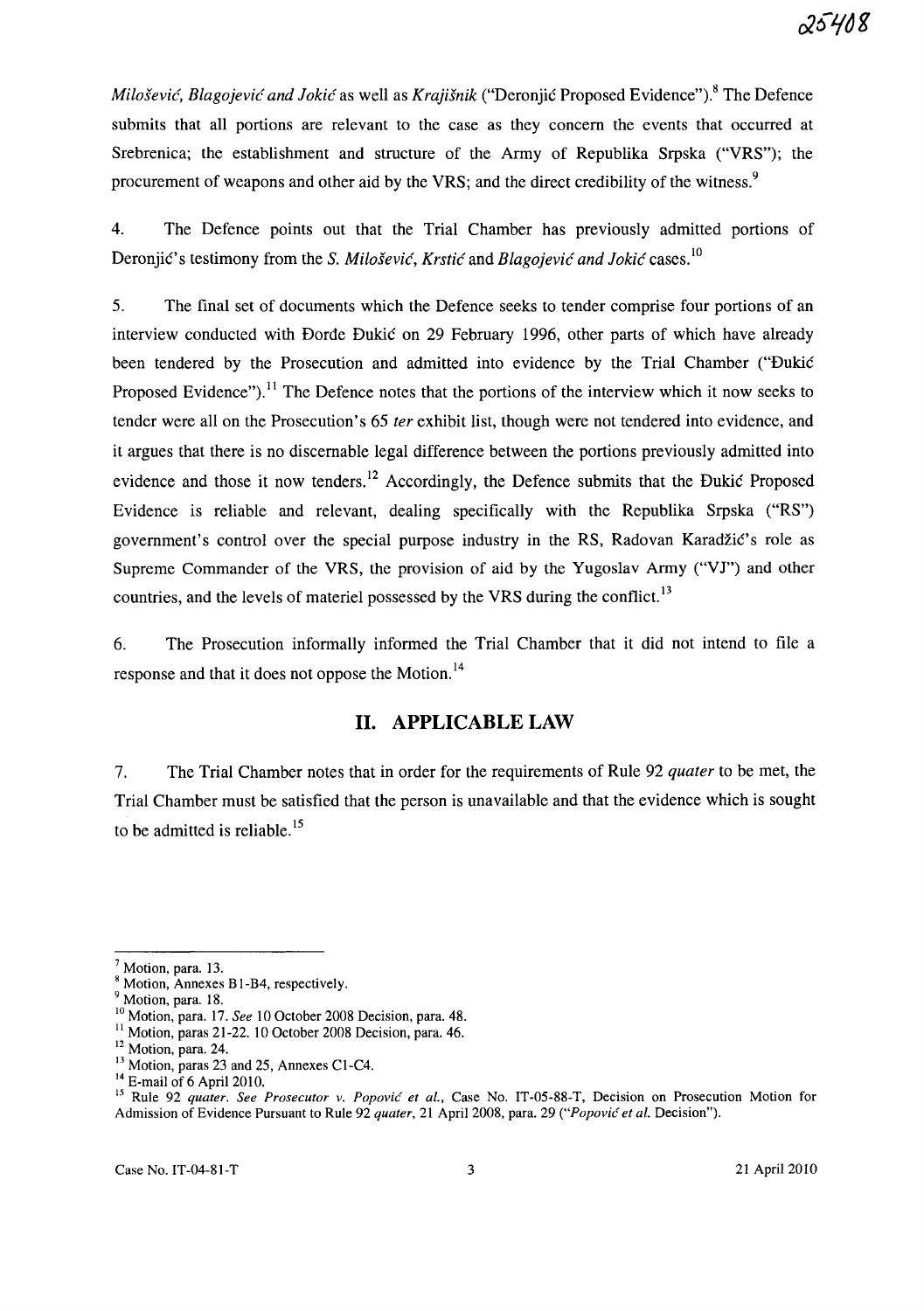8. The following indicia have been identified by the jurisprudence of the Tribunal as being relevant to the assessment of the reliability of the evidence to be admitted pursuant to Rule 92 *quater:* 

(a) the circumstances in which the statement was made and recorded, including:

- (i) whether the statement was given under oath; or
- (ii) whether the statement was signed by the witness with an accompanying acknowledgement that the statement is true to the best of his or her recollection; and
- (iii) whether the statement was taken with the assistance of an interpreter duly qualified and approved by the Registry of the Tribunal;
- (b) whether the statement has been subject to cross-examination;
- (c) whether the statement, in particular an unsworn statement which was never subject to crossexamination, relates to events about which there is other evidence; and
- (d) other factors, such as the absence of manifest or obvious inconsistencies in the statements.<sup>16</sup>

9. In addition to the conditions set out in Rule 92 *quater* of the Rules, the Trial Chamber must also ensure that the general requirements of admissibility under Rule 89(C) of the Rules are satisfied, namely that the evidence is relevant and has probative value.<sup>17</sup>

10. The Trial Chamber also notes that Rule 92 *quater(B)* allows for the admission of evidence which may go to proof of acts and conduct of an accused as charged in the indictment, although such contents may be a factor mitigating against the admission of the evidence.

# **Ill. DISCUSSION**

11. The Trial Chamber notes that all three of these witnesses are deceased and is therefore satisfied that each is "unavailable" within the meaning of Rule 92 *quater.* 

12. The Trial Chamber has taken into account the fact that the Prosecution does not oppose the Motion. However, prior to admitting the Proffered Evidence into evidence, the Trial Chamber will nevertheless evaluate it in order to ensure that the criteria of admissibility have been met.

<sup>16 10</sup> October 2008 Decision, para. 19. *See also Prosecutor v. Milutinovic et ai,* Case No. IT-05-87-T, Decision on Prosecution Motion for Admission of Evidence Pursuant to Rule 92 *quater.* 16 February 2007, para. 7 *("Milutinovic et*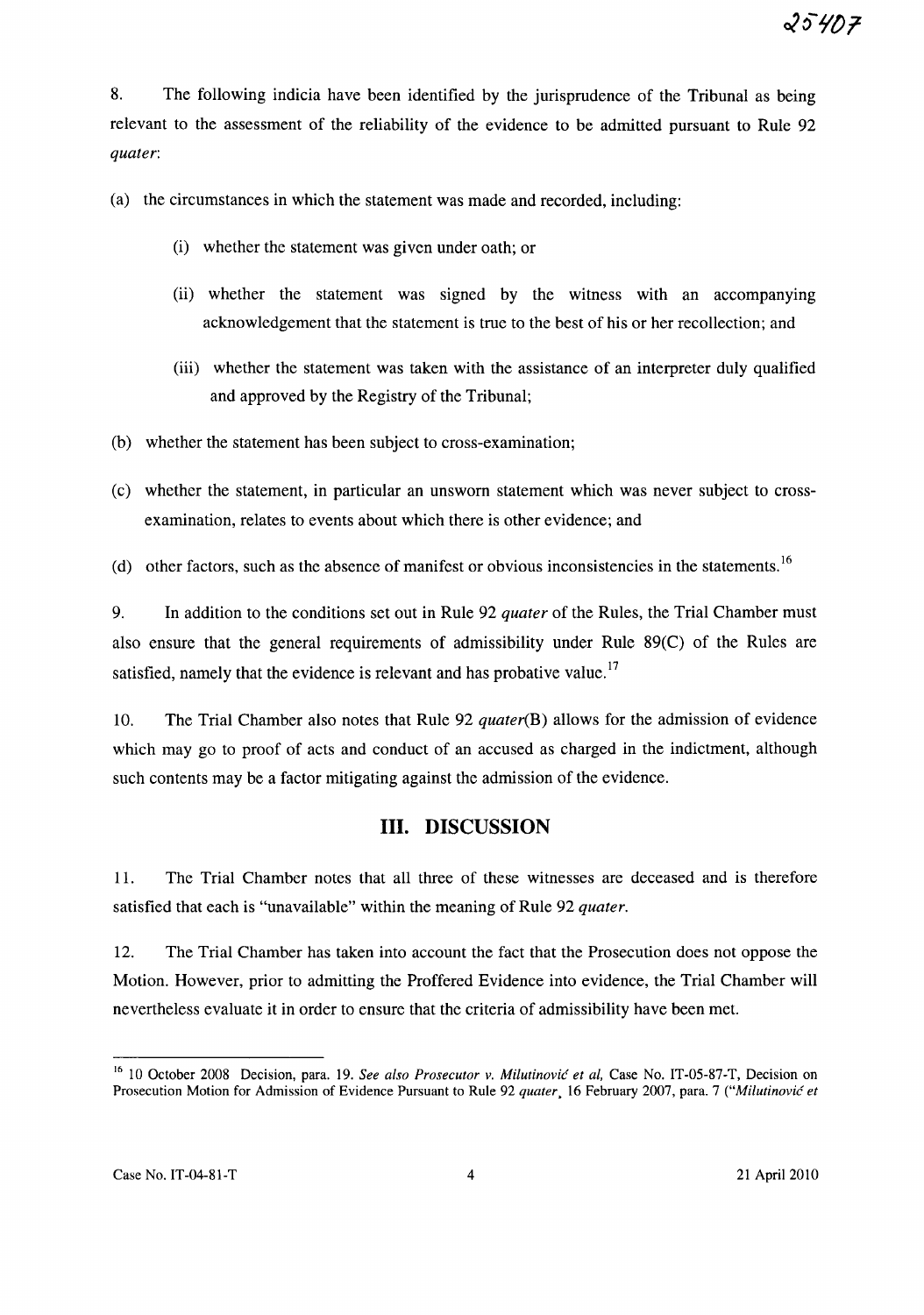#### 1. Milan Babic

13. With respect to Babic's plea agreement and supplemental factual statement, the Trial Chamber notes that the plea agreement is signed and dated by the witness, his counsels and representatives of the OTP. The accompanying factual statement is meant to demonstrate the adequacy of the underlying factual basis for the witness's guilty plea. The Trial Chamber is satisfied that the documents are reliable and finds that they are relevant strictly for the purposes stated by the Defence, namely demonstrating the credibility and intentions of Babic.

14. The Trial Chamber notes that the Defence submits a second document, a portion of Babic's testimony in the S. *Milosevic* case, also for the stated purpose of evaluating the credibility of the witness in testifying before the Tribunal.<sup>18</sup> The witness was under oath when giving testimony and the Trial Chamber is satisfied that this portion is relevant to the aforementioned purpose related to the credibility of Babic.

15. The Defence also seeks the admission of an additional portion of Babic' s testimony from the S. *Milošević* case.<sup>19</sup> This section deals with Milošević's stance with regard to the peace process early in the conflict. The Trial Chamber notes that this testimony is corroborated by previously admitted Prosecution evidence, as asserted by the Defence,<sup>20</sup> and is of cumulative relevance within the broader trial record.

16. The final document submitted by the Defence as part of the Babic Proposed Evidence is a portion of his interview with the OTP on 26 February 2002. The Trial Chamber notes that in the interview the witness is first reminded of his rights, of which he acknowledges to be aware, though he was not under oath at the time. The Defence contends that this document is relevant as it will allow the Trial Chamber to more fully evaluate the context of a portion of Babic's testimony that was previously tendered by the Prosecution under Rule 92 *quater* and admitted into evidence.<sup>21</sup> The Trial Chamber is satisfied with the reliability and relevance of the document in light of the purpose for admission as submitted by the Defence, and thus finds no reason not to admit this portion of Babic's interview with the OTP.

*al.* Decision"); *Prosecutor v. Gotovina et al.,* Case No. IT-06-90-T, Decision on the Admission of Statements of Seven Witnesses Pursuant to Rule 92 *quater,* 16 June 2008, para. 6; *Popovic et al.* Decision, para. 31.

<sup>17 10</sup> October 2008 Decision, para. 20. *See also Milutinovic et al.* Decision, para. 4.

<sup>18</sup> Motion, para. 11. *Prosecutor v. Slobodan Milosevic,* Case No. IT-02-54-T, Transcripts, 18 November 2002, T. 12856:22-12857:22, 12859:9-12861: 14.

<sup>19</sup>*Prosecutor v. Slobodan Milosevic,* Case No. IT-02-54-T, Transcripts, 21 November 2002, T. 13196:22-13197:8.

<sup>&</sup>lt;sup>20</sup> Motion, para. 12.

<sup>21</sup> Motion, paras 13-14; Ex. P53, Transcript of Testimony of Milan Babic, *Prosecutor v. Slobodan Milosevic,* Case No. IT-02-54-T, 20 November 2002.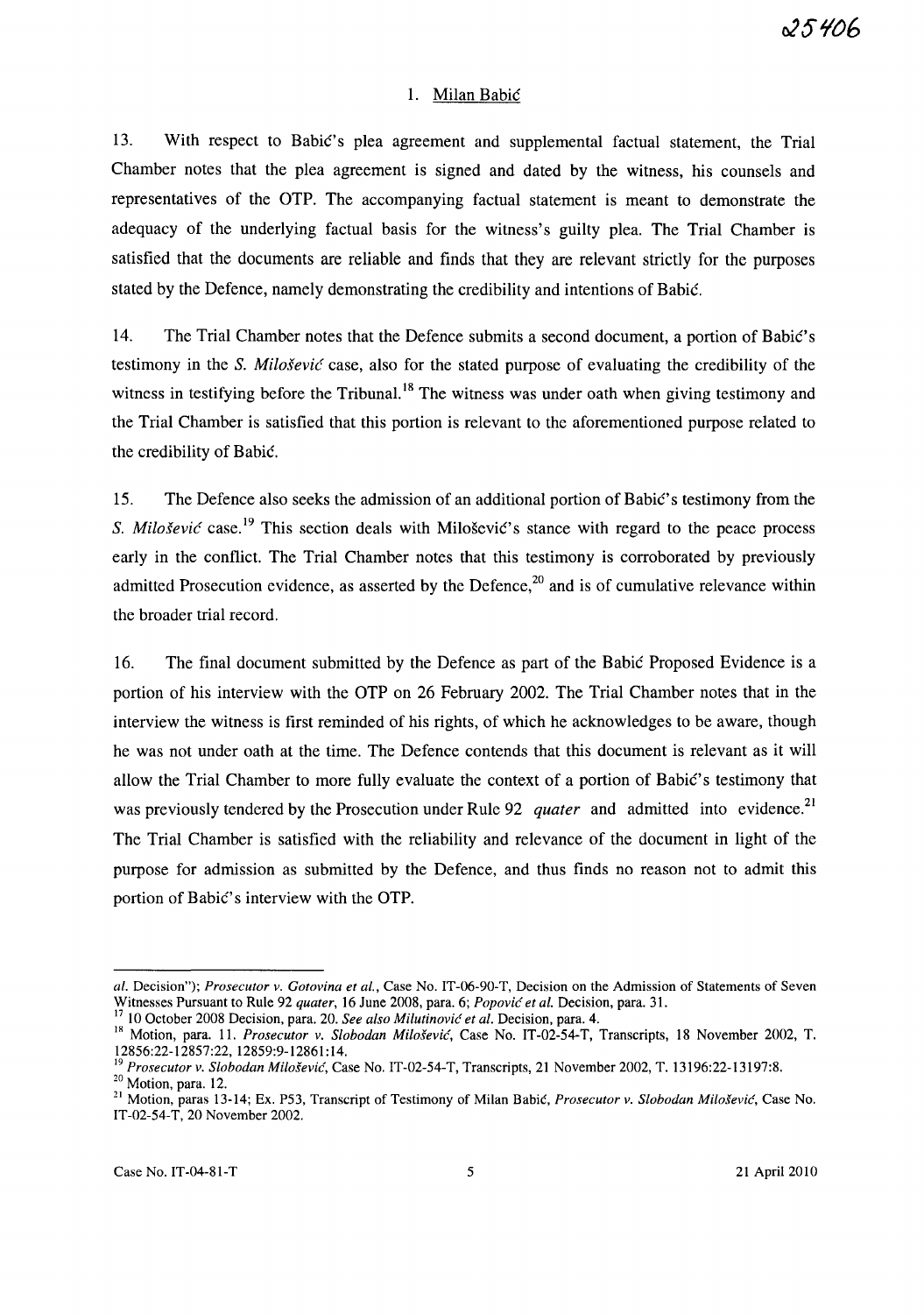17. The Trial Chamber considers that the Babic Proposed Evidence is reliable, relevant and of probative value within the meaning of Rules 89 and 92 *quater.* It is therefore admitted into evidence.

## 2. Miroslav Deroniic

18. The Trial Chamber notes that the Deronjic Proposed Evidence was given under oath and subject to cross-examination as well as to questions from the Bench. As such, the Trial Chamber finds it to be of sufficient reliability.

19. The Trial Chamber considers that the Deronjic Proposed Evidence concerns, *inter alia,* the hierarchical structure of the VRS, including the relations between civilian and military commanders, the events in Srebrenica, and the procurement of arms and other materiel by the YRS. The Trial Chamber notes that these topics are of direct relevance to issues of central importance to this case. In addition, some of the Deronjic Proposed Evidence goes directly to the credibility of the witness and thus relevant to an examination of the remainder of the witness's testimony.

20. In relation to those parts of the Deronjic Proposed Evidence that are outside the temporal scope of the Indictment period, $2^2$  the Trial Chamber finds that they can be useful for a full understanding of the remainder of Deronjic's testimony.<sup>23</sup>

21. Taking the foregoing factors into account, the Trial Chamber finds that the Deronjic Proposed Evidence is reliable, relevant and of probative value pursuant to Rules 89 and 92 *quater*  and admits it into evidence. However, the Trial Chamber notes that one page of the testimony given before the Appeals Chamber in the *Krstic* case overlaps with a section previously tendered by the Prosecution and admitted by the Trial Chamber. In order to avoid duplicating evidence, the Trial Chamber finds that these lines in the set of transcripts tendered by the Defence should be redacted.<sup>24</sup>

## 3. Dorde Dukic

22. The Trial Chamber recalls that it previously admitted a series of statements from Dukic taken in the context of an interview with him on 29 February 1996, finding the information contained therein to be reliable, relevant and of probative value.<sup>25</sup> The Defence now seeks to tender four additional portions of this interview. As was the case with the previous statements, the Dukic

<sup>22</sup>*See* Motion, para. 19.

*<sup>23</sup> See also* 10 October 200S Decision, para. 51.

<sup>24</sup> Ex. P83, *Prosecutor v. Radislav Krstic,* Case No. IT-98-33-A, Transcripts, 21 November 2003, T. 130:10-130:25.

 $2510$  October 2008 Decision, para. 46.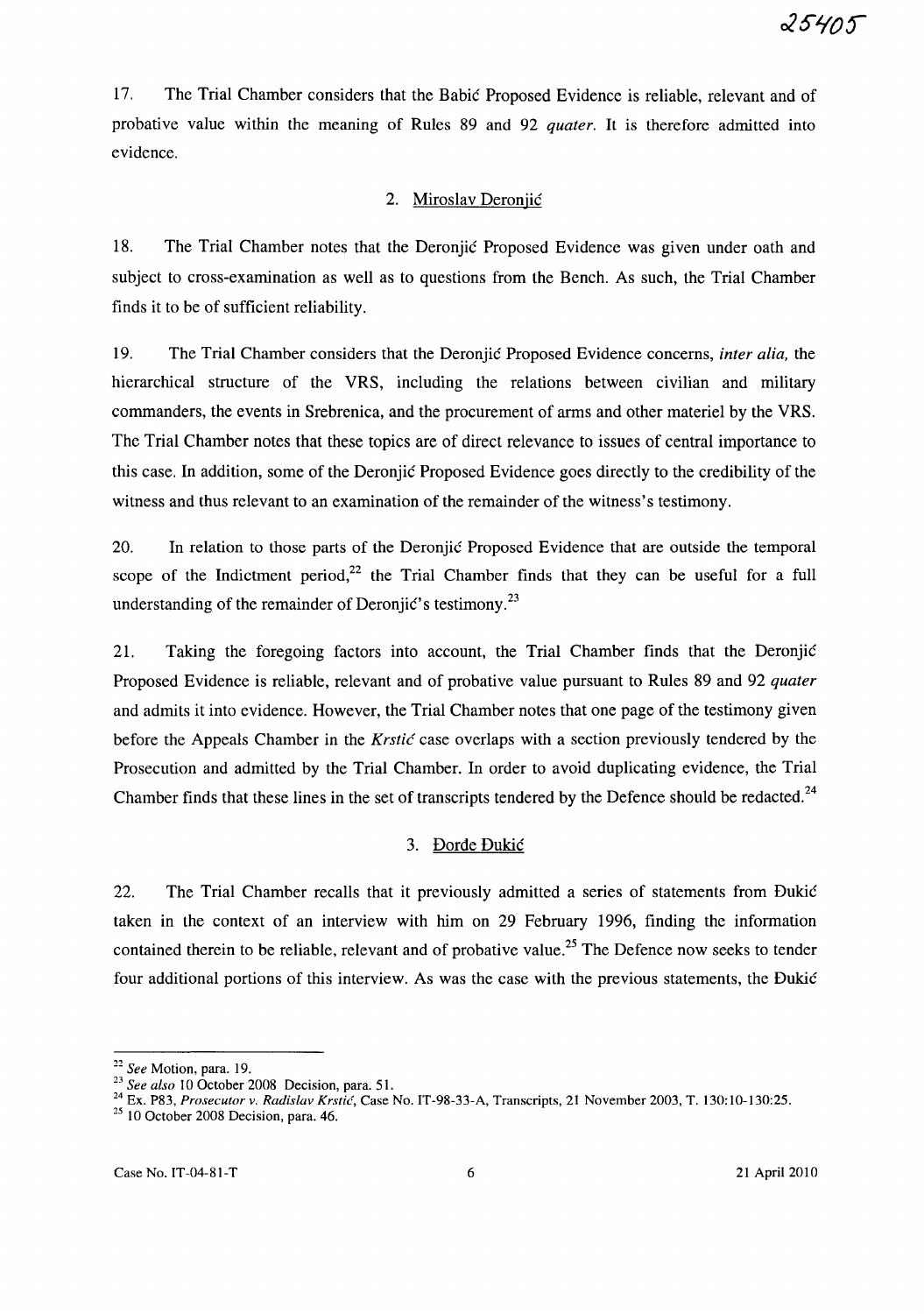Proposed Evidence was not given under oath but was signed and acknowledged by him. The Trial Chamber finds the Dukic Proposed Evidence to be of sufficient indicia of reliability.

23. The Trial Chamber notes that the Dukic Proposed Evidence concerns the structure of the VRS, the procurement of military aid and fuel by the VRS, and the relationship between the civilian and military leadership within RS. The Trial Chamber considers that part of the statements submitted comprise opinions of the witness<sup>26</sup> and, as such, will be weighed accordingly by the Trial Chamber. Considering that charges against the Accused include crimes allegedly committed by VRS personnel, the Trial Chamber considers that the Dukic Proposed Evidence is relevant to the present case.

24. Taking the aforementioned considerations into account, the Trial Chamber finds that the Dukic Proposed Evidence is reliable, relevant and of probative value in accordance with the requirements of Rules 89 and 92 *quater,* and is therefore admitted into evidence.

# **IV. DISPOSITION**

25. **FOR THE FOREGOING REASONS** and **PURSUANT TO** Rules 89 and 92 *quater* of the Rules, the Trial Chamber hereby

**GRANTS** the Motion;

**DECIDES** that the Proffered Evidence be admitted into evidence, except for the following portion which is to be **redacted:** 

• Miroslav Deronjic, witness testimony as provided in Annex B 1 to the Motion, *Prosecutor* v. *Radislav Krstic,* Case No. **IT** -98-33-A, Transcripts, 21 November 2003, T. 130: 10-130:25; and

**INSTRUCTS** the Registrar to assign exhibit numbers to the documents admitted into evidence.

*<sup>26</sup> See* Motion, Annex C4.